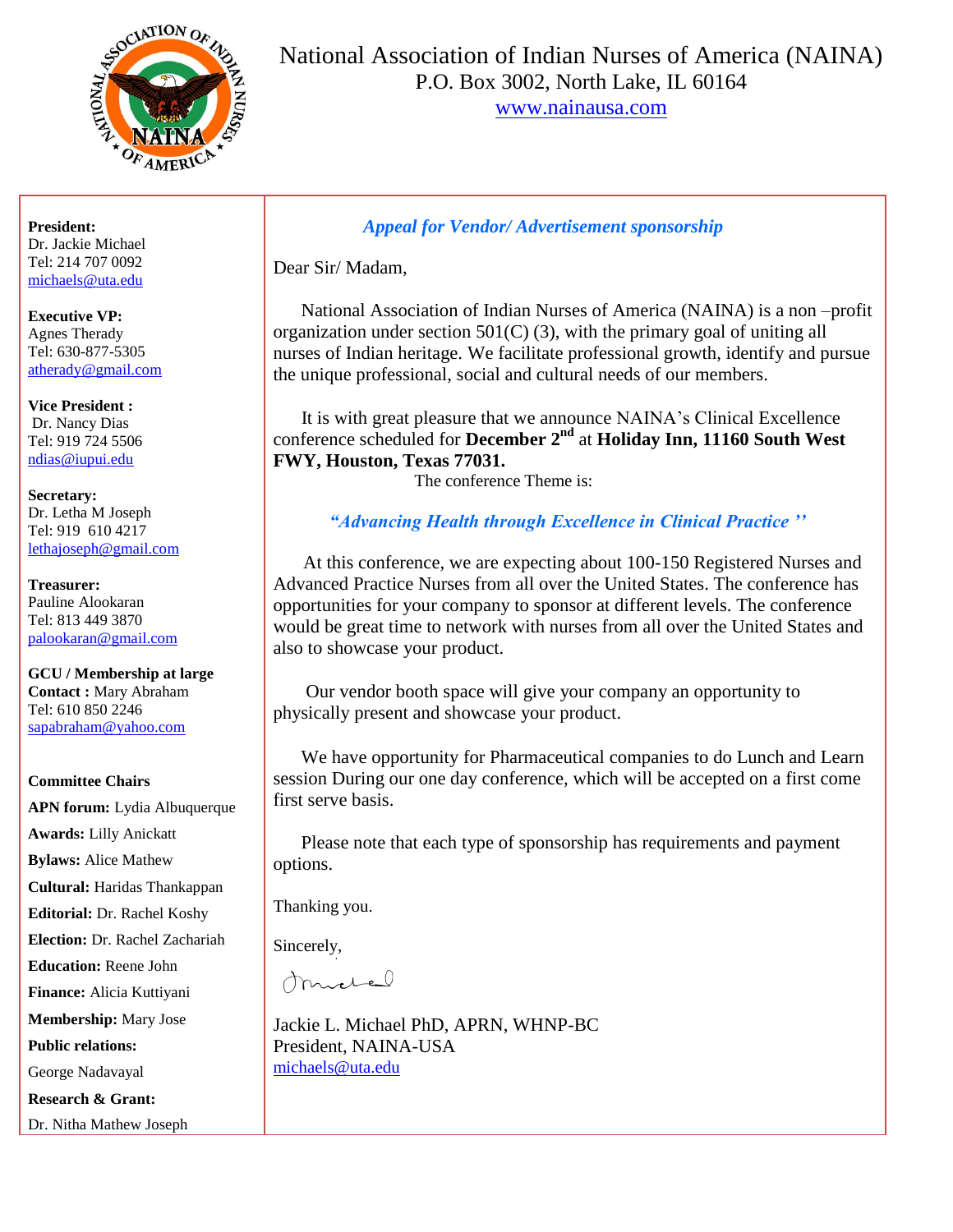

# $\lim_{\text{AMERCC}}$  National Association of Indian Nurses of America (NAINA) P.O. Box 3002, North Lake, IL 60164

## [www.nainausa.com](http://www.nainausa.com/)

| <b>Level of Sponsor</b>                                      | <b>Incentives</b>                                                                                                                                                                                                                            | <b>Vendor Booth</b>    | <b>Meal plan</b>    |  |
|--------------------------------------------------------------|----------------------------------------------------------------------------------------------------------------------------------------------------------------------------------------------------------------------------------------------|------------------------|---------------------|--|
| <b>Grand Sponsor</b><br>\$2,000.00<br><b>Lunch and Learn</b> | Signage at registration and in conference<br>$\bullet$<br>hall.<br>Company mentioned as presenting partner<br>in event press releases, media interviews<br>and photos.<br>Opportunity to provide promotional items<br>to all event attendees | 2 table booth<br>space | 4 tickets for lunch |  |
| <b>Platinum sponsor</b><br>\$1,500.00                        | Signage at registration and in conference<br>$\bullet$<br>hall.<br>Company mentioned as presenting partner<br>in event press releases, media interviews<br>and photos.<br>Opportunity to provide promotional items<br>to all event attendees | 1 table booth<br>space | 3 tickets for lunch |  |
| <b>Gold Sponsor</b><br>\$1,000.00                            | Signage at registration and in conference<br>hall.<br>Company mentioned as presenting partner<br>in event press releases, media interviews<br>and photos.<br>Opportunity to provide promotional items<br>to all event attendees              | 1 table booth<br>space | 2 tickets for lunch |  |
| <b>Silver sponsor</b><br>\$500.00                            | Signage at registration and in conference<br>$\bullet$<br>hall.<br>Company mentioned as presenting partner<br>in event press releases, media interviews<br>and photos.<br>Opportunity to provide promotional items<br>to all event attendees | 1 table booth<br>space | 1 ticket for lunch  |  |

### *Additional sponsorship*

### **Vendor Booth/ Sizes/ rates**

| <i>ne</i><br><b>boot</b><br>sdace | —<br>$\overline{M}$<br>$\Box$ Dacc<br>оп | m<br><b>Space</b><br><b>Three</b><br>ш<br>D |
|-----------------------------------|------------------------------------------|---------------------------------------------|
| 0.000<br>აპას                     | \$600                                    | 800<br>ιυ                                   |

*Booth space provides 6 feet table dresses with tablecloth and skirt, & 2 chairs*